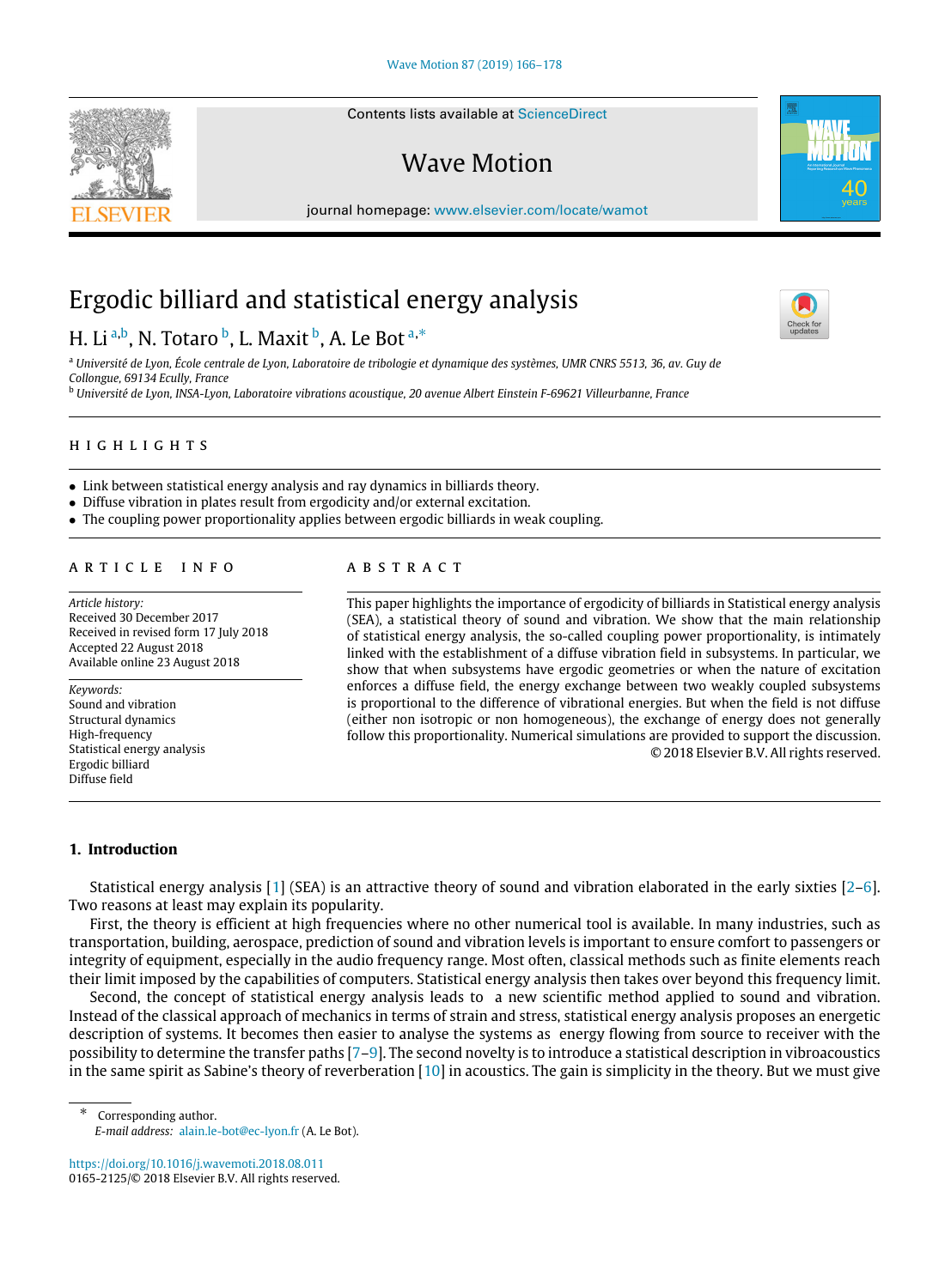up the idea of a complete and deterministic description of systems. Information on details is lost. And this may even be quantized by introducing vibrational entropy [[11–](#page-12-6)[13\]](#page-12-7). This is a true change of paradigm [[14](#page-12-8)].

The exact list of assumptions required in statistical energy analysis may vary from one author to the next [[15–](#page-12-9)[19\]](#page-12-10) but the main ones are random forces, weak coupling and high reverberation in all subsystems. Statistical energy analysis is a thermodynamical approach of sound and vibration where the exchange of energy between subsystems is driven by the notion of vibrational temperature. The requirement of reverberation and its consequence - the diffuse field - means that subsystems must be in local thermal equilibrium. Two adjacent subsystems weakly coupled may have different vibrational temperatures leading to exchange energy from 'hot' to 'cold' subsystems.

Reverberation, ergodicity and wave chaos are the key concepts in room acoustics [[20,](#page-12-11)[21](#page-12-12)] as well as in statistical energy analysis [[22](#page-12-13)]. The link between statistical energy analysis and ray-tracing is particularly apparent in dynamical energy analysis [\[23\]](#page-12-14) or radiative transfer approach [\[24\]](#page-12-15). From complexity in ray propagation emerges simplicity in macroscopic behaviour. The geometrical conditions giving rise to disorder and chaos is a matter for the theory of billiards.

The purpose of this paper is to highlight the link between statistical energy analysis and ray dynamics in billiards and more specifically ergodicity. The outline of the paper is as follows. Section [2](#page-1-0) presents a short review of statistical energy analysis with a special focus on its assumptions and main result, the coupling power proportionality. The conditions which lead to the emergence of diffuse field is investigated in Section [3](#page-2-0). In Section [4,](#page-6-0) the validity of the coupling power proportionality is analysed. The paper finishes by some concluding remarks.

## **2. Statistical energy analysis**

<span id="page-1-0"></span>The principle of statistical energy analysis is to subdivide a complex system into subsystems and to analyse their exchanges of vibrational energies. Generally, the subsystems correspond to structural elements such as plates, beams, mechanical resonators and acoustical cavities but, more theoretically, they correspond to groups of modes in thermal equilibrium. The vibrational sources are random and have flat spectrum in the frequency band  $\Delta\omega$  centred on  $\omega$ .

Statistical energy analysis requires several assumptions [\[1,](#page-12-0)[18\]](#page-12-16). These are

- (H1) Couplings between subsystems are conservative and weak
- (H2) External sources are random, stationary, uncorrelated, and wideband
- (H3) The field is diffuse in each subsystem

The diffuse field assumption (H3) is certainly the least understood assumption and the most difficult to satisfy in practice. It is commonly admitted that the diffuse field state of vibration naturally emerges in highly reverberant structures, that is with a low damping and with a large number of modes in the frequency band  $\Delta\omega$ . This is why (H3) is sometimes replaced by the two following assumptions.

- (H4) All subsystems contain a large number of resonant modes
- (H5) All subsystems are lightly damped

As we shall see in this paper, (H4) and (H5) do not necessarily imply (H3). We shall therefore consider systems verifying (H4) and (H5) and explore the conditions for which a diffuse field state is established.

For the sake of simplicity, we limit the discussion in what follows to systems made up with plates in bending vibration and coupled by mechanical springs.

The modal density of plate *i* defined as the number of modes per unit circular frequency  $\omega$  (rad/s) is

<span id="page-1-2"></span>
$$
n_i = \frac{A_i}{4\pi} \sqrt{\frac{m_i}{D_i}}\tag{1}
$$

where  $m_i$  is the mass per unit area,  $D_i$  the bending stiffness, and  $A_i$  the plate area. The number of resonant modes  $N_i=n_i\Delta\omega$ must be large by (H4).

We denote by *E<sup>i</sup>* the expectation of vibrational energy in subsystem *i*. Expectation must be understood in the meaning of probability theory. This is the mean value for several realizations of the random process associated to excitation forces. By virtue of stationarity (H2), *E<sup>i</sup>* does not depend on time. We also denote by *Pij* the expectation of vibrational power exchanged between subsystems *i* and *j*. Then, the main result of statistical energy analysis states the power being exchanged between subsystems *i* and *j* is proportional to the difference of modal energies

<span id="page-1-1"></span>
$$
P_{ij} = \beta_{ij} \left( \frac{E_i}{n_i} - \frac{E_j}{n_j} \right) \tag{2}
$$

This is the coupling power proportionality. The conductivity factor  $\beta_{ij}$  verifies reciprocity  $\beta_{ij} = \beta_{ji}$ . For two plates coupled by a spring, its value is given by  $[17]$ 

<span id="page-1-3"></span>
$$
\beta_{ij} = \frac{K^2}{32\pi \omega^2 \sqrt{m_i D_i m_j D_j}}\tag{3}
$$

where *K* is the stiffness of the coupling spring.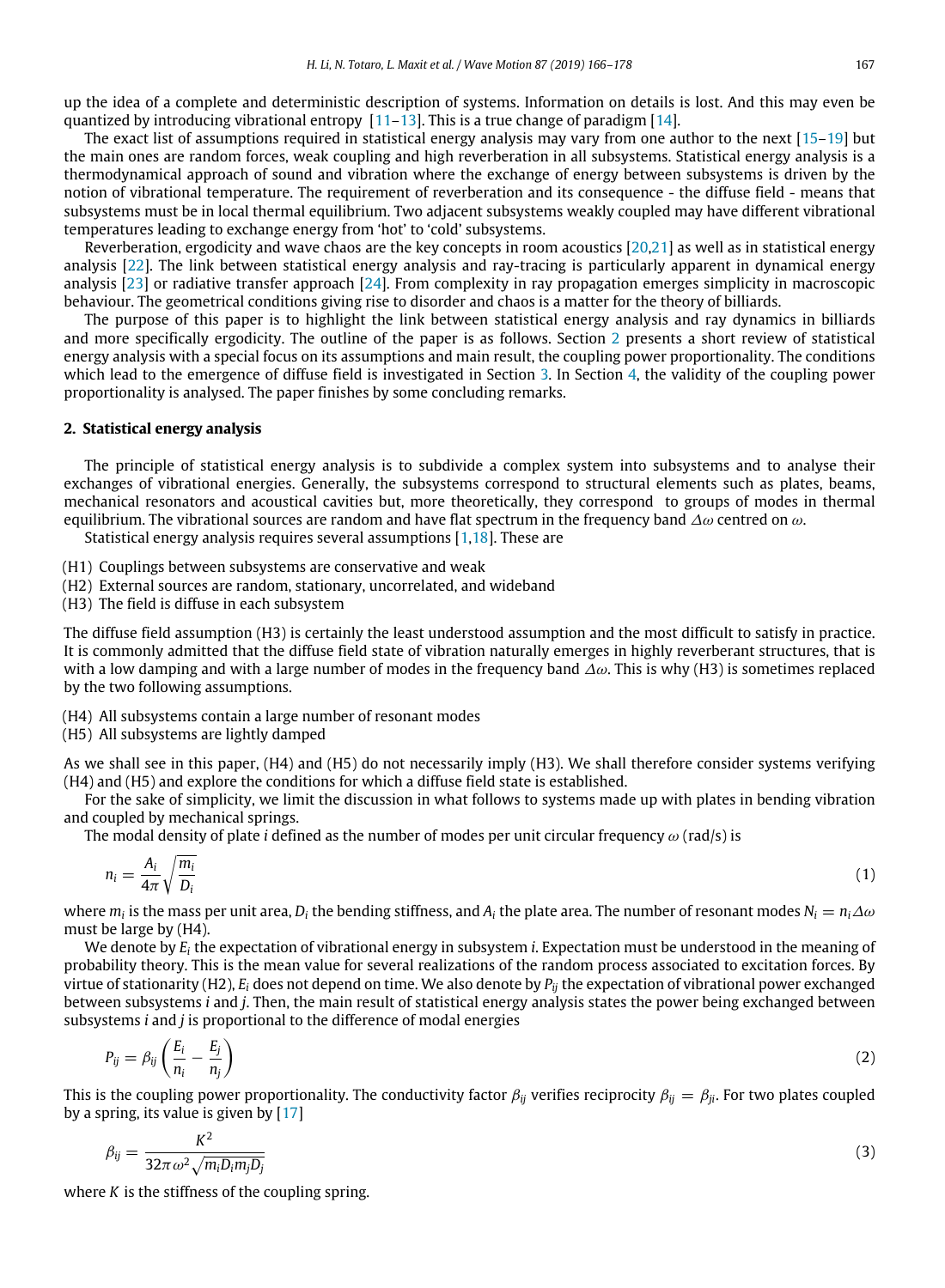Assumptions (H1) to (H5) are important requirements to guarantee the validity of the coupling power proportionality. To satisfy (H2), we shall introduce random forces whose spectrum *S* is constant in an octave band ∆ω. For the other assumptions, we may introduce several dimensionless factors to check them a priori. The first one is the number of resonant modes  $N_i=n_i\Delta\omega$  which must be large to satisfy (H4). Equivalently, the wavelength  $\lambda=2\pi (D_i/m_i)^{1/4}\omega^{-1/2}$  must be short compared to the mean-free-path  $\bar{l}=\pi A_i/L_i$ ,  $A_i$  being the plate area and  $L_i$  the perimeter. We therefore introduce the number of wavelengths per mean-free-path  $\bar{l}/λ$ . For (H5) we must calculate the normalized attenuation factor [[25](#page-12-18)]  $\bar{m}_i = \eta_i ω \bar{l}/c_{\rm g}$ *i* where  $c_{g_i}=2(D_i/m_i)^{1/4}\omega^{1/2}$  is the group speed and  $\eta_i$  the damping loss factor. A small value of  $\bar{m}_i$  ensures that rays will be reflected a large number of times before to be dissipated. A large modal overlap  $M_i=\eta_i\omega n_i$  is also of interest to check that no particular mode can dominate the dynamics. The three dimensionless numbers, number of resonant modes, normalized attenuation factor and modal overlap are sufficient to delimitate the diffuse field zone in the  $\omega$ ,  $\eta$ -plane [[26](#page-12-19)]. Concerning (H1), different parameters were proposed in the literature to characterize the strength of coupling. The first criterion is the  $\alpha$  coupling strength [\[27–](#page-12-20)[29](#page-12-21)]  $\gamma=2\beta_{ij}/(\pi M_iM_j)$ . We may also introduce the connection strength [\[17](#page-12-17)]  $\kappa=K/(m_iA_im_jA_j\omega^4)^{1/2}$  as the quotient of coupling stiffness  $K$  divided by plate stiffness  $m_i$ A $_i\omega^2$  in  $\varDelta\omega$  (in fact  $\kappa\,\omega$  is called strength of connection in [[17](#page-12-17)] but we have divided it by  $\omega$  to get a dimensionless number). A further factor is Smith's criterion [\[30\]](#page-12-22)  $\sigma = \beta_{ii}(1/M_i + 1/M_i)$ defined as the ratio of coupling loss factor to damping loss factor. A low value of  $\sigma$  ensures that loss of energy by coupling is less than internal dissipation. Let us also mention a last definition of weak coupling based on the ratio of decay time of dynamical correlation to escape time of rays [\[31\]](#page-12-23). When these dimensionless parameters  $\gamma$ ,  $\kappa$ ,  $\sigma$  are much lower than one, the weak coupling assumption is respected.

Since the objective of this article is only to investigate the geometrical properties of subsystems, the rest of the discussion will be held under the condition that (H1), (H2), (H4), and (H5) apply and that all above criteria are satisfied.

#### **3. Diffuse field**

<span id="page-2-0"></span>As we have underlined, the emergence of diffuse field is an imperative condition in statistical energy analysis. A diffuse field is a special state of vibration for which the vibrational energy is homogeneously distributed and the energy propagation is isotropic [\[32\]](#page-12-24). These notions of homogeneity and isotropy of vibration may be clarified in the context the mathematical theory of billiards.

## *3.1. Ray dynamics*

Billiards are dynamical systems of particles moving inside walls. A billiard is defined by a bounded two-dimensional domain where a particle moves along straight lines with a constant energy and is subjected to specular reflection each time it impinges on the boundary [[33](#page-12-25)].

The link between mathematical billiards and vibration in structures appears in the context of geometrical acoustics. In the limit of high frequency, waves propagate as rays moving at sound speed and subjected to reflection, refraction, diffraction, absorption. If one restricts to the phenomena of propagation and reflection solely, rays of geometrical acoustics follow the same laws of motion as particles in billiards, the particle path defining the ray.

Ergodicity is an important statistical property of billiards. An ergodic billiard is defined as a billiard for which almost all rays pass through the vicinity of any point in any direction in the limit of arbitrary large time. The phase-space of a particle moving at constant speed being defined as the space of position and direction of velocity, this means that almost all rays explore all points of phase-space. Of course, this is exactly what is required to obtain a diffuse field. Since a single ray induces a homogeneous and isotropic repartition of energy, a fortiori several rays will do the same. Consequently, a strongly directional point source (all rays start from same point and take same direction) but also point source with uniform directivity (all rays start from same point but in any direction) and rain-on-the-roof sources (all rays start from any point and take any direction) will indifferently lead to a diffuse field in an ergodic billiard.

An example of ergodic billiard is the so-called Bunimovich stadium [[34](#page-12-26)]. [Fig.](#page-3-0) [1a](#page-3-0) top shows the propagation of a single ray in a stadium. Beyond the overall appearance which presents a certain disorder, it is clear that the ray explores all regions in the stadium. A larger number of reflections would show that the stadium is uniformly coloured by the ray path indicating an uniform probability density function of presence in the stadium. [Fig.](#page-3-0) [1](#page-3-0)b top shows the resulting Poincare's section. Each dot gives the position of a reflection in the space position defined by the curvilinear abscissa along the boundary and angular momentum defined as the sine of incidence angle with the normal to boundary. The probability density function of presence is uniform in the phase space.

An example of non ergodic billiard is the circular domain [[34](#page-12-26)]. The circle presents the geometrical property that the angular momentum is conserved during propagation. This means that each ray will impinge on the boundary with a constant incidence angle. The ray turns in the circle and may form a closed path, in which case the orbit is periodic, or an open path, in which case the orbit forms a caustic which delimits a shadow zone where the ray never enters. In Poincare's section shown in [Fig.](#page-3-0) [1](#page-3-0)b middle, it is apparent that all positions are explored but all with the same value of angular momentum.

The case of a rectangular billiard is intermediate. The examination of ray paths immediately shows that on each edge, the incidence can take only two values of opposite signs. Therefore the angular momentum can take four values as can be observed from [Fig.](#page-3-0) [1](#page-3-0)b bottom. Concerning the position space, almost all rays entirely explore the domain and the probability density function of presence is uniform in the position space but not in the angular momentum space.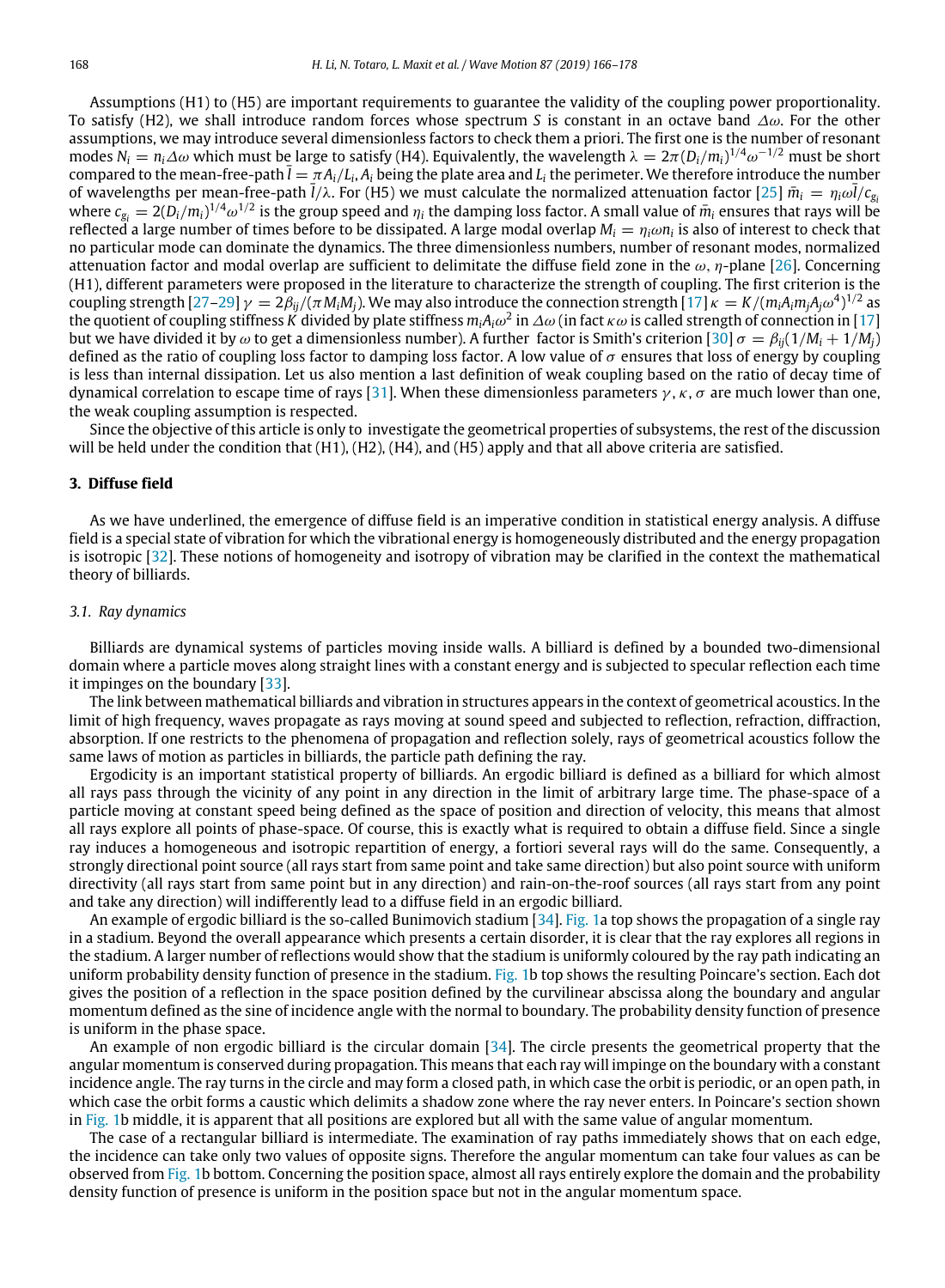

<span id="page-3-0"></span>**Fig. 1.** Ray propagation in three billiards: top line, stadium; middle line, circle; bottom line, rectangle. (a) Ray path with 200 reflections; (b) Poincare's section.

## *3.2. Vibrational field*

We now examine the nature of vibrational field in the plates shown in [Fig.](#page-4-0) [2](#page-4-0) excited in bending vibration by a time-varying normal force.

The force field has expression  $f(x, y, t) = F(t)\delta(x-x_0)\delta(y-y_0)$  where  $F(t)$  is a random force with a power spectral density *S* constant in the frequency band  $[\omega_{\min}, \omega_{\max}]$ ,  $\delta$  denotes the Dirac function and the source position is  $x_0$ ,  $y_0$ . The transverse deflection at time *t* and position *x*, *y* is noted *u*(*x*, *y*, *t*).

The mean vibrational energy density is taken as twice the mean kinetic energy density

$$
W(x, y) = m\langle \dot{u}^2(x, y, t) \rangle \tag{4}
$$

where *m* is the mass per unit area, *u*<sup>i</sup> the vibrational speed of plate and the probability expectation is noted with brackets. In principle, the elastic energy should appear in the above expression but mean kinetic and elastic energy densities are equal when averaged over a small area of the size of a wavelength (except near the boundaries and singularities such as point source or attachment point). Since the random force is stationary, the time no longer appears as variable of *W*. The total vibrational energy is

$$
E = \iint W(x, y) \, \mathrm{d}x \, \mathrm{d}y \tag{5}
$$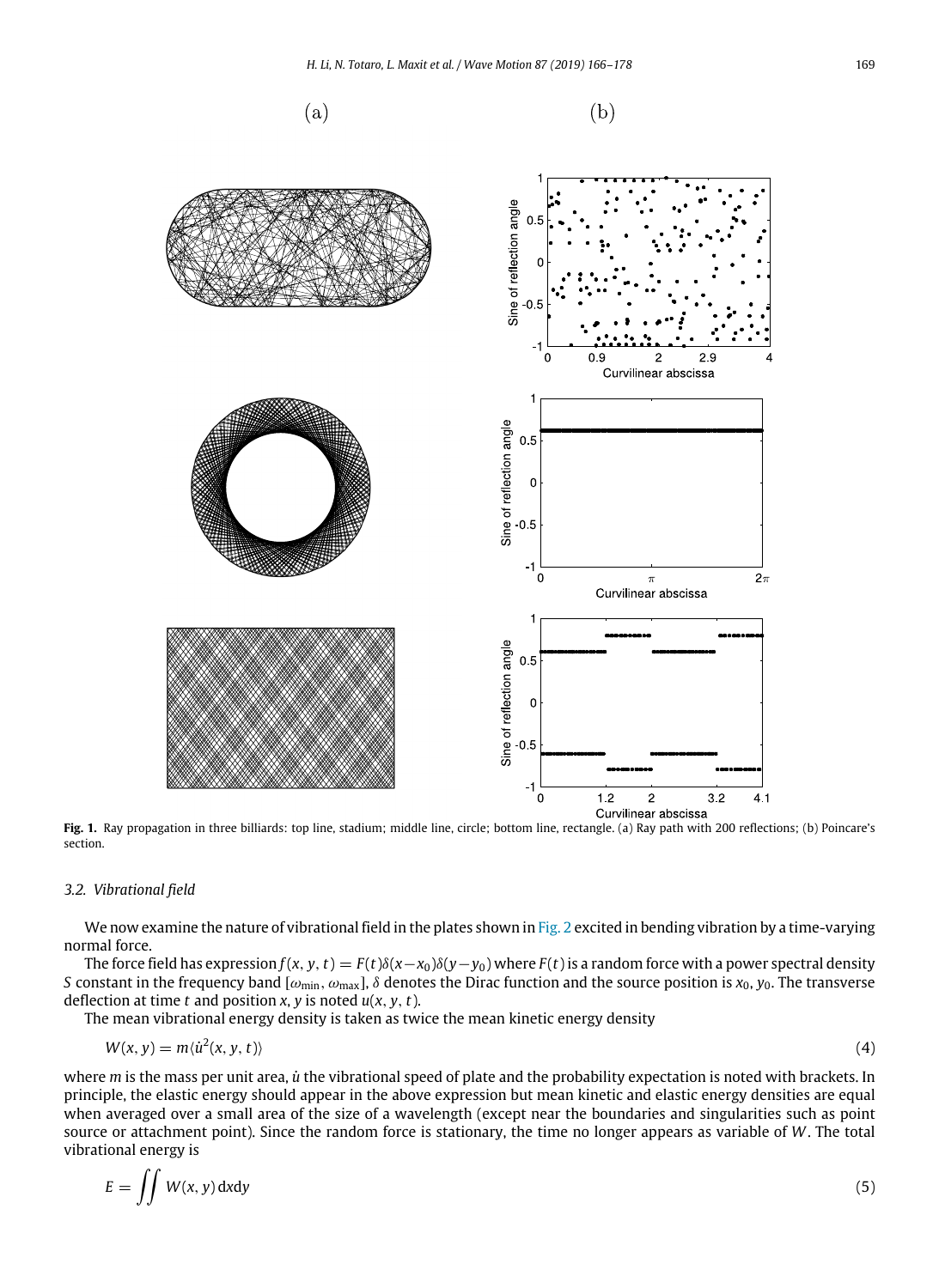

**Fig. 2.** Geometry of plates in numerical examples. (a) stadium; (b) circle; (c) rectangle.

<span id="page-4-0"></span>

| ш<br> |  |
|-------|--|
|-------|--|

Number of wavelength ¯*l*/λ, number of resonant modes *<sup>N</sup>*, attenuation per mean free path *<sup>m</sup>*¯ and modal overlap *M* of plate at 4 kHz.

| Plate     | # Wavelength | # Modes | Attenuation | Modal overlap |
|-----------|--------------|---------|-------------|---------------|
| Stadium   | 11.3         | 450     | 0.036       | 0.64          |
| Circle    | 12.6         | 450     | 0.040       | 0.64          |
| Rectangle | 11.0         | 443     | 0.035       | 0.64          |

<span id="page-4-1"></span>where the integral is performed over the whole plate surface.

The mean energy density may be calculated by means of the receptance  $H(x, y, x_0, y_0; \omega)$  where *x*, *y* is the receiver position and *x*0, *y*<sup>0</sup> the source position with harmonic excitation of circular frequency ω. Since the power spectral density *S* is constant in the band  $[\omega_{min}, \omega_{max}]$  and zero elsewhere, the mean vibrational energy density is

$$
W(x, y) = \frac{S}{\pi} \int_{\omega_{\text{min}}}^{\omega_{\text{max}}} m\omega^2 |H(x, y, x_0, y_0; \omega)|^2 d\omega
$$
\n(6)

Note that *W* also depends on the source position *x*0, *y*0. The integral may be approximated using the rectangle rule. The angular frequency step is chosen as  $\delta\omega = \omega_{\rm min}\eta/4$  where  $\eta$  is the damping loss factor. The calculation of energy field in a plate therefore reduces to the calculation of the receptance in the frequency band. More details to calculate the receptance  $H(x, y, x_0, y_0; \omega)$  from modes are presented in [Appendix](#page-10-0).

In what follows, we observe energy fields with a point force excitation in the three plates shown in [Fig.](#page-4-0) [2.](#page-4-0) The first one is a stadium plate with clamped edges, the second one is a circular plate clamped at its edges, and the third one is a rectangular plate with simply supported edges. The geometrical dimensions are chosen such that the surfaces are unity . In addition, the length and width of the rectangular plate are chosen such that their ratio is irrational in order to avoid regularity in the sequence of natural frequencies. The excitation point is located at  $x = 0.1643$  m,  $y = 0.1767$  m in the stadium plate, at  $x = 0.1419$  m,  $y = 0.1592$  m in the circular plate and at  $x = 0.9689$  m,  $y = 0.7617$  m in the rectangular plate (the origin and the reference frame are shown in [Fig.](#page-4-0) [2\)](#page-4-0). The natural frequencies  $\omega_i$  and mode shapes  $\psi_i$  required for the calculation of receptances are obtained in two ways, an analytical method and a finite element method. For rectangular and circular plates, analytical expressions were used for calculation. An additional calculation with the finite element software Nastran was carried out to check the modes and mean vibrational energies under a random excitation. For the stadium plate, modes were computed with Nastran and used for the calculation of receptance as presented in [Appendix.](#page-10-0)

The parameters of the simulations are the following. The plates are all made of steel with Young's modulus  $E_0 = 210$  GPa, density  $\rho=7800$  kg m $^{-3}$  and Poisson's ratio  $v=0.3$ . The plate thickness is 2 mm and the damping loss factor is  $\eta=0.001$ . The frequency band of excitation is an octave centred on ω*<sup>c</sup>* = <sup>2</sup>π × 4000 rad s−<sup>1</sup> . The receptances are computed by taking into account all modes from 0 Hz to 11.3 kHz. In each simulation, 30 000 receivers are chosen at random on plate to draw the energy density map. In [Table](#page-4-1) [1](#page-4-1) are summarized values of number of wavelengths  $l/\lambda$  (ratio of mean-free-path to wavelength), the number of resonant modes  $N$ , the normalized attenuation  $\bar{m}$  and the modal overlap  $M$ .

[Fig.](#page-5-0) [3](#page-5-0) shows maps of energy level (dB, ref  $=$  mean value) and probability density distribution of energy level in the three plates at the octave 4 kHz.

It may be observed that diffuse vibrations appear on the stadium and the rectangular plate but not on the circular plate. More specifically the energy distributions in rectangular and stadium plates are close to a highly peaked normal distribution while this is not the case for circular plate which presents a wider distribution.

For the stadium plate, homogeneity and isotropy of vibration result from the ergodic characteristic of the corresponding billiard. At 4 kHz the wavelength is  $\lambda = 70$  mm which is sufficiently small compared to the mean-free-path  $l = 0.79$  m to consider that ray approximation is valid. Diffusiveness of vibration in a stadium plate is therefore a consequence of the uniform probability distribution of presence in the phase-space even for a single ray. A point source may be considered as sending rays in all directions. Since each of them induces a diffuse field, the total field induced by all of them is also diffuse.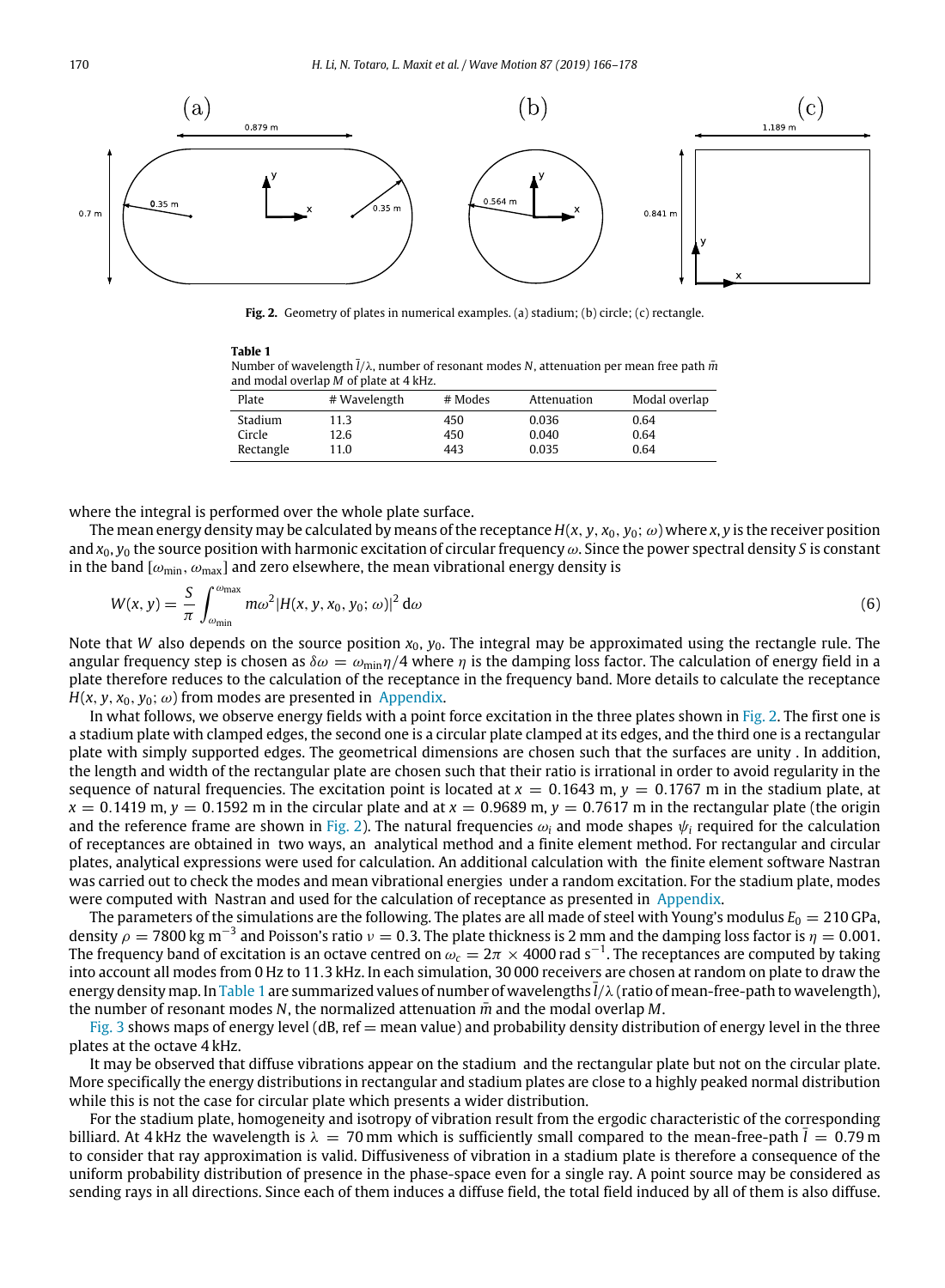

<span id="page-5-0"></span>Fig. 3. Flexural vibration of three different plates excited by a point force: top line, stadium; middle line, circle; bottom line, rectangle. (a) Distribution of energy density level (dB, ref = mean value). The dotted line in each figure represents the geometric boundary of plate. The cross indicates the force position. (b) Probability density function of energy density level.

For the circular plate, the ray dynamics is different since no ray can give rise to a diffuse field. More specifically, neither homogeneity nor isotropy can result from ray propagation as it has been seen for a circular billiard. Even though isotropy can originate from the uniform directivity of the point source, the vibrational field never reaches homogeneity. This explains why diffusiveness of vibration is not observed in a circular plate.

For the rectangular plate, homogeneity of vibrational field results from the ray dynamics but not isotropy. However, a point force sends rays in all directions with a uniform directivity under the geometrical acoustics approximation. Since ray direction has a uniform probability density, isotropy is enforced into the vibrational field. In this situation, the vibrational field possesses both homogeneity and isotropy, which creates diffusiveness in a rectangular plate.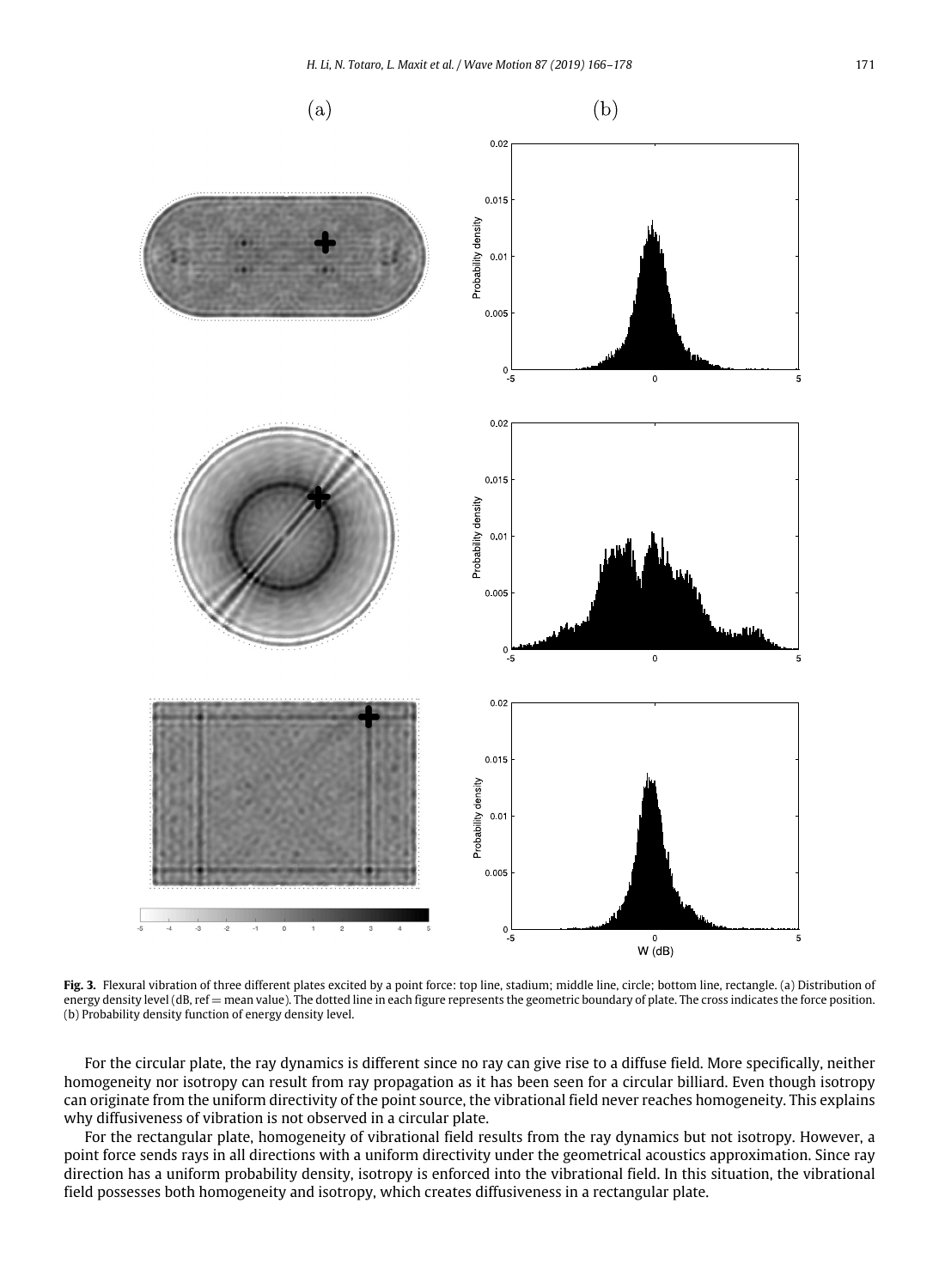<span id="page-6-1"></span>

| Properties of three types of plates. |           |             |          |
|--------------------------------------|-----------|-------------|----------|
| Plate                                | Geometry  | Homogeneity | Isotropy |
| P1                                   | Stadium   | Yes         | Yes      |
| P2                                   | Rectangle | Yes         | No       |
| PЗ                                   | Circle    | Nο          | No       |

| Table 3<br>Properties of three types of excitations. |                  |             |          |  |
|------------------------------------------------------|------------------|-------------|----------|--|
| Excitation                                           | Type             | Homogeneity | Isotropy |  |
| E1                                                   | Rain-on-the-roof | Yes         | Yes      |  |
| E <sub>2</sub>                                       | Point force      | No          | Yes      |  |
| F٩                                                   | Point torque     | Nο          | No       |  |

<span id="page-6-2"></span>It should be noticed that in all these plates there exists a peak of energy near the excitation point. This phenomena is caused by the near field which reaches a high value near the excitation point and quickly decreases with distance. Furthermore, the mean vibrational energy equals to zero at boundaries due to the boundary conditions.

#### **4. Energy exchange between ergodic or non ergodic subsystems**

**Table 2**

<span id="page-6-0"></span>Let us now examine the validity of the coupling power proportionality ([2\)](#page-1-1).

## *4.1. Presentation of the different cases*

The most important condition for validity of statistical energy analysis is that the vibrational field is diffuse in all subsystems. There are mainly three ways to satisfy the condition of diffuse field in a subsystem. The first one is when the subsystem has a geometry which defines an ergodic billiard like the Bunimovich stadium. This guarantees that the vibrational field will be both homogeneous and isotropic. In this situation the nature of excitation is less important for emergence of diffusiveness. The second situation corresponds to a subsystem whose ray dynamics of underlying billiard imposes homogeneity or isotropy of vibrational field but not both at same time like the example of rectangle discussed in Section [3.](#page-2-0) In this case a further property of excitation is required to satisfy the counterpart condition in order to get diffusiveness. In the third situation, the subsystem has a geometry whose associated billiard is again non ergodic but whose ray dynamics does not impose neither homogeneity nor isotropy like the example of circular billiard. In this case, the excitation must enforce both homogeneity and isotropy in order to create diffusiveness. This will be reached with a rain-onthe-roof force field. In order to combine all possible ways to reach diffusiveness in numerical examples, let us consider the three types of plates shown in [Table](#page-6-1) [2](#page-6-1) and the three types of excitation shown in [Table](#page-6-2) [3](#page-6-2) . The three considered excitations are respectively a rain-on-the-roof force field (uniform distribution of uncorrelated point forces), a point force (localized excitation with a uniform directivity), and a point torque (localized excitation with a non uniform directivity).

Five simulations are carried out to check whether the coupling power proportionality [\(2\)](#page-1-1) is verified in these cases. In each simulation, two plates of same type P1, P2 or P3 and referenced by the subscript  $i = 1,2$  are coupled by a spring. The attachment point of spring is fixed to the centre on plate 2. Several different attachment points of spring on plate 1 are chosen for the calculation. The coordinates of these attachment points on plate 1 are given in [Table](#page-7-0) [4.](#page-7-0) The excitation is applied on plate 1 with type chosen among E1, E2 and E3. The vibrational energies in each simulation are estimated by choosing 50 receivers at random on each plate.

The parameters for the simulation are the following. The plates are all made of steel with  $E_0=210$  GPa,  $\rho=7800$  kg m $^{-3}$ ,  $\nu$  = 0.3, and  $\eta$  = 0.001. The spring stiffness is  $K = 1 \times 10^5$  N m<sup>-1</sup>. The frequency band is an octave centred on  $\omega_c=2\pi\times 4000$  rad s<sup>−1</sup>. All surface geometries are the same as in Section [3](#page-2-0). The only change to be noticed is that in each simulation, plate 1 has thickness 2 mm and plate 2 has thickness 2.5 mm. For plate 1, the number of wavelengths, number of resonant modes, attenuation per mean-free-path and modal overlap have same values as in [Table](#page-4-1) [1](#page-4-1). For plate 2, these indicators are shown in [Table](#page-7-1) [5.](#page-7-1)

The weak coupling condition is checked by values of connection strength  $\kappa~=~K/(m_1A_1m_2A_2\omega^4)^{1/2}$ , coupling strength  $\gamma = 2\beta_{12}/(\pi M_1M_2)$  $\gamma = 2\beta_{12}/(\pi M_1M_2)$  $\gamma = 2\beta_{12}/(\pi M_1M_2)$ , and Smith's ratio  $\sigma = \beta_{12}(1/M_1+1/M_2)$ , where the modal overlap  $M_i = \eta_i\omega n_i$  is estimated by Eq. (1) and  $\beta_{12}$  by Eq. [\(3](#page-1-3)). Their values are given in [Table](#page-7-2) [6.](#page-7-2) Their small values show that all these systems of coupled plates are in the weak coupling regime (see [\[35](#page-12-27)] for comparison with other simulations from weak to strong coupling).

#### *4.2. Numerical simulation*

The numerical simulations aim to check for which systems the coupling power proportionality given in Eq. ([2\)](#page-1-1) applies. The factor  $\beta_{ij}$  is estimated by two calculations. In statistical energy analysis calculation, the factor is directly estimated by Eq. [\(3\)](#page-1-3) and its value is noted  $\beta_{12,SEA}$ . The reference calculation is provided by a direct numerical simulation based on the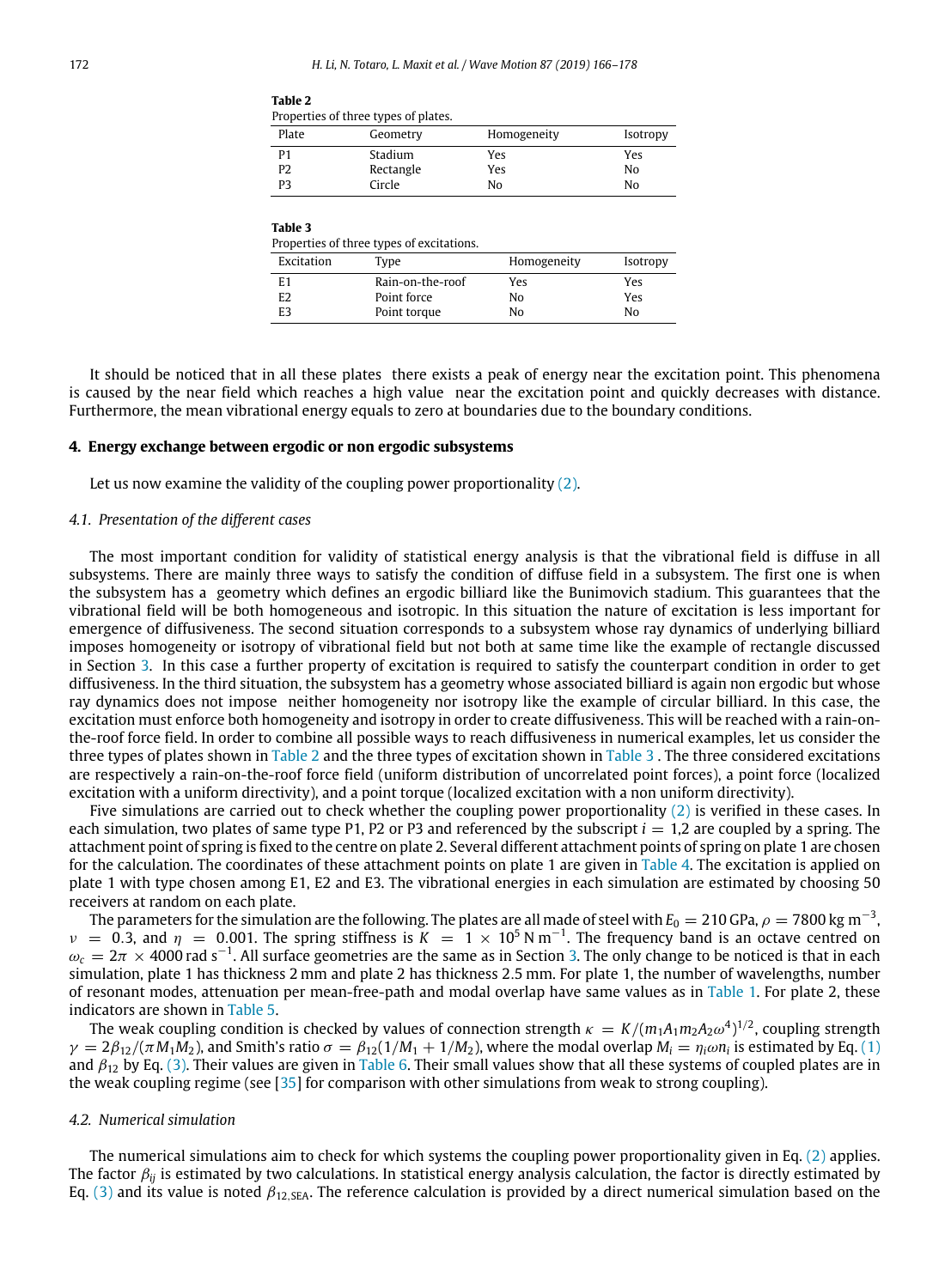| Attachment points of spring on plate 1 in frames of Figs. 4–8. |                      |                                              |  |  |
|----------------------------------------------------------------|----------------------|----------------------------------------------|--|--|
| Point $1(m)$                                                   | Point $2(m)$         | Point $3(m)$                                 |  |  |
| $(-0.3897, 0.2559)$                                            | $(-0.3912, 0.1973)$  | $(-0.3922, 0.1408)$                          |  |  |
| (0.0046, 0.0033)                                               | (0.0456, 0.0332)     | (0.0913, 0.0663)                             |  |  |
| (0.0017, 0.0054)                                               | (0.0174, 0.0537)     | (0.0349, 0.1073)                             |  |  |
| (0.0046, 0.0033)                                               | (0.0456, 0.0332)     | (0.0913, 0.0663)                             |  |  |
| (0.0080, 0.3000)                                               | (0.1200, 0.3000)     | (0.2400, 0.3000)                             |  |  |
| Point $4(m)$                                                   | Point $5(m)$         | Point $6(m)$                                 |  |  |
| $(-0.3943, 0.0194)$                                            | $(-0.4000, -0.2187)$ | $(-0.3993, -0.1730)$                         |  |  |
| (0.1369, 0.0995)                                               | (0.1826, 0.1326)     | (0.2282, 0.1658)                             |  |  |
| (0.0523, 0.1610)                                               | (0.0697, 0.2146)     | (0.0872, 0.2683)                             |  |  |
| (0.1369, 0.0995)                                               | (0.1826, 0.1326)     | (0.2282, 0.1658)                             |  |  |
| (0.3600, 0.3000)                                               | (0.4800, 0.3000)     | (0.6400, 0.3000)                             |  |  |
| Point $7(m)$                                                   | Point $8(m)$         | Point $9(m)$                                 |  |  |
|                                                                |                      | $(-0.0735, -0.0736)$                         |  |  |
|                                                                |                      |                                              |  |  |
| (0.2739, 0.1990)                                               | (0.3195, 0.2321)     | (0.3652, 0.2653)                             |  |  |
| (0.1046, 0.3219)                                               | (0.1220, 0.3756)     | (0.1395, 0.4293)                             |  |  |
| (0.2739, 0.1990)                                               | (0.3195, 0.2321)     | (0.3652, 0.2653)                             |  |  |
| (0.8000, 0.3000)                                               | (0.9200, 0.3000)     | (1.0400, 0.3000)                             |  |  |
| Point $10(m)$                                                  | Point $11(m)$        |                                              |  |  |
| $(-0.3049, -0.1986)$                                           | $(-0.3564, -0.2220)$ |                                              |  |  |
| (0.4108, 0.2985)                                               |                      |                                              |  |  |
| (0.1569, 0.4829)                                               |                      |                                              |  |  |
| (0.4108, 0.2985)<br>(1.1600, 0.3000)                           |                      |                                              |  |  |
|                                                                |                      | $(-0.2143, -0.1811)$<br>$(-0.0747, -0.1784)$ |  |  |

#### **Table 5**

<span id="page-7-0"></span>**Table 4**

<span id="page-7-1"></span>Number of wavelength ¯*l*/λ, number of resonant modes *<sup>N</sup>*, attenuation per mean free path *<sup>m</sup>*¯ and modal overlap *M* of plate 2 at 4 kHz.

| Plate 2     | # Wavelength | # Modes | Attenuation | Modal overlap |
|-------------|--------------|---------|-------------|---------------|
| Stadium     | 10.1         | 360     | 0.032       | 0.51          |
| Circular    | 11.3         | 360     | 0.035       | 0.51          |
| Rectangular | 10.0         | 352     | 0.031       | 0.51          |

## **Table 6**

Strength of coupling and connection. Connection strength  $\kappa$ , coupling strength  $\gamma$ , Smith's ratio  $\sigma$ .

<span id="page-7-3"></span>

| Plates 1 and 2 | Connection strength | Coupling strength | Smith's ratio |
|----------------|---------------------|-------------------|---------------|
| Stadium        | $9.1e - 6$          | $8.2e - 5$        | $1.5e - 4$    |
| Circular       | $9.1e - 6$          | $8.2e - 5$        | $1.5e - 4$    |
| Rectangular    | $9.1e - 6$          | $8.2e - 5$        | $1.5e - 4$    |

<span id="page-7-2"></span>following equations. The receptances of coupled systems are finely calculated for all frequencies in the band  $[\omega_{min}, \omega_{max}]$  by the technique presented in [Appendix](#page-10-0). The factor is then estimated by

$$
\beta_{12,\text{REF}} = \frac{P_{ij}}{\left(\frac{E_i}{n_i} - \frac{E_j}{n_j}\right)}\tag{7}
$$

where the modal densities are given by ([1\)](#page-1-2).

For a point excitation, the mean vibrational energy in plate *i* is

$$
E_i = \frac{S}{\pi} \iiint_{\omega_{\text{min}}}^{\omega_{\text{max}}} m_i \omega^2 |H_{i1}(x, y, x_0, y_0; \omega)|^2 d\omega dy dx
$$
\n(8)

where  $H_i(x, y, x_0, y_0; \omega)$  denotes the receptance of coupled plates with a harmonic source located at  $x_0, y_0$  in plate 1 and a receiver at *x*, *y* in plate *i*.

The mean power flowing from subsystem *i* to subsystem *j* is  $P_{ij} = K \langle u_i \dot{u}_j \rangle$  where  $u_i$ ,  $u_j$  are the plate deflections at the attachment point. Since the power spectral density *S* is confined in  $[\omega_{min}, \omega_{max}]$ , the exchanged power is obtained as

$$
P_{ij} = K \frac{S}{\pi} \int_{\omega_{\min}}^{\omega_{\max}} \text{Re} \left[ j\omega \bar{H}_{i1}(\chi, \xi, x_0, y_0; \omega) H_{j1}(\chi, \xi, x_0, y_0; \omega) \right] d\omega \tag{9}
$$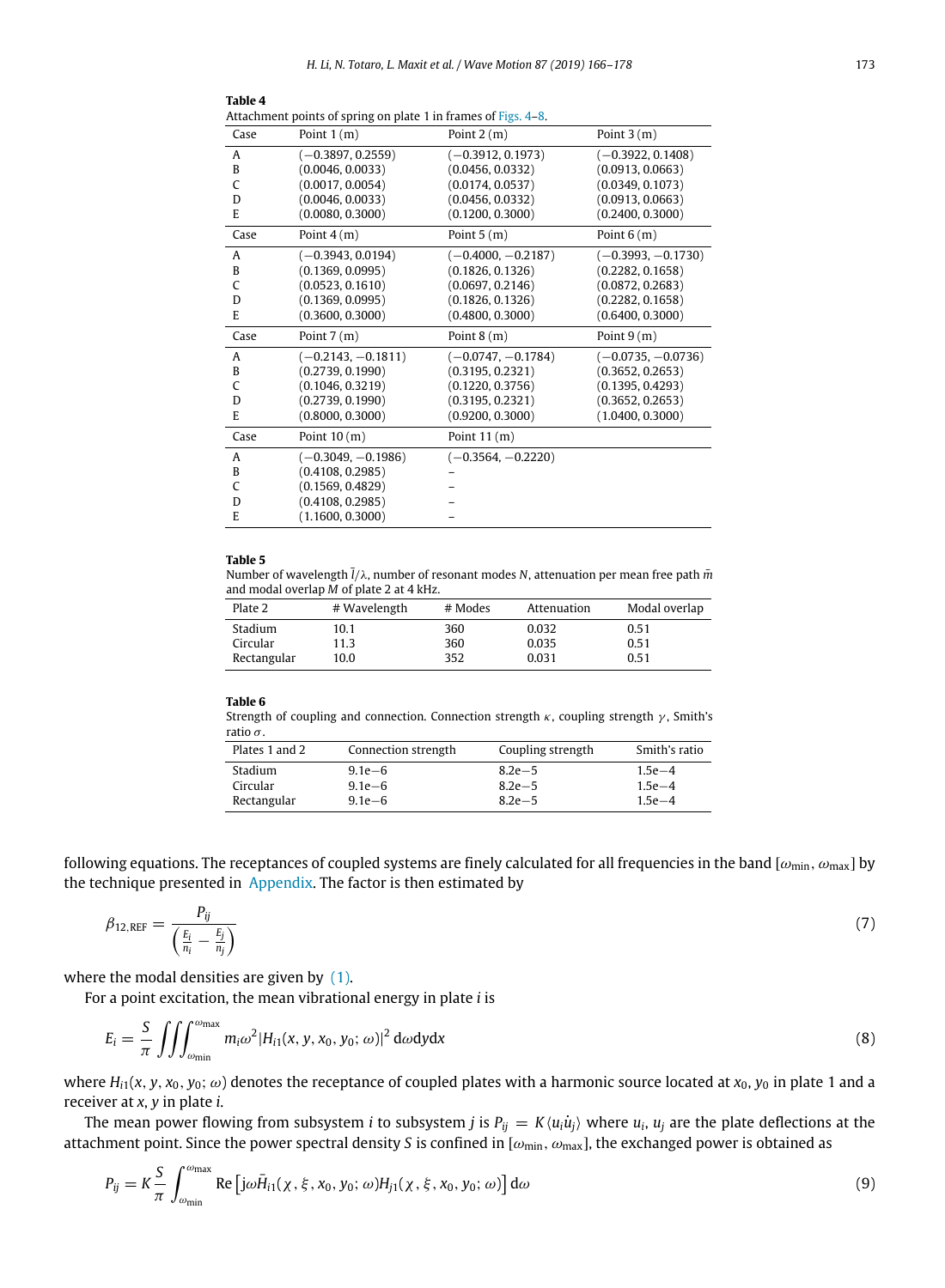

<span id="page-8-0"></span>**Fig. 4.** Comparison of energy transfer predicted by statistical energy analysis and reference calculation for two coupled stadium plates excited by a torque on plate 1. Factor  $\beta$  given by Eqs. [\(3\)](#page-1-3) and ([7](#page-7-3)) versus position of coupling spring (dashed line in left).

where  $\chi$ ,  $\xi$  are the coordinates of the attachment point, the overbar denotes the complex conjugate, Re the real part, and j the imaginary unit. Details to calculate the receptance of coupled plates are given in [Appendix.](#page-10-0)

These expressions of mean vibrational energy and the exchanged power can be generalized to a rain-on-roof excitation. A rain-on-roof excitation is defined as a random force field δ–correlated in space and time. It may be approximated by a large number of point forces randomly distributed in space and uncorrelated to each other. Let the excitation be in the general form of  $f(x, y, t) = \sum_l F_l(t)\delta(x - x_l)\delta(y - y_l)$  where  $F_l(t)$  is a random force with a power spectral density S constant in the frequency band [ $\omega_{\min},\omega_{\max}$ ] and  $x_l,y_l$  the source position. As the forces are uncorrelated, one has  $\langle F_kF_l\rangle=0$  for  $k\neq l$  that is the cross-power spectra are null. In this situation, the mean vibrational energy is

$$
E_i = \frac{S}{\pi} \sum_{l} \iiint_{\omega_{\min}}^{\omega_{\max}} m_i \omega^2 |H_{i1}(x, y, x_l, y_l; \omega)|^2 d\omega dy dx
$$
\n(10)

The exchanged power is

$$
P_{ij} = K \frac{S}{\pi} \sum_{l} \int_{\omega_{\min}}^{\omega_{\max}} \text{Re} \left[ j \omega \bar{H}_{i1}(\chi, \xi, x_l, y_l; \omega) H_{j1}(\chi, \xi, x_l, y_l; \omega) \right] d\omega \tag{11}
$$

The point torque may be represented by two opposite forces separated by a small distance. In this situation, the mean vibrational energy is

$$
E_i = \frac{S}{\pi} \iiint_{\omega_{\text{min}}}^{\omega_{\text{max}}} m_i \omega^2 |\Delta H_{i1}(x, y, x_0, y_0; \omega)|^2 d\omega dy dx
$$
\n(12)

where  $\Delta H_{i1}(x, y, x_0, y_0; \omega) = H_{i1}(x, y, x_1, y_1; \omega) - H_{i1}(x, y, x_2, y_2; \omega)$  and  $x_1, y_1$  and  $x_2, y_2$  are the positions of the two forces and  $x_0$ ,  $y_0$  their centre. The exchanged power is

$$
P_{ij} = K \frac{S}{\pi} \int_{\omega_{\text{min}}}^{\omega_{\text{max}}} \text{Re} \left[ j \omega \overline{\Delta H}_{i1}(\chi, \xi, x_0, y_0; \omega) \Delta H_{j1}(\chi, \xi, x_0, y_0; \omega) \right] d\omega \tag{13}
$$

#### *4.3. Analysis of the results*

Let us now analyse the results for these cases.

*(A) Stadium plates excited by a point torque.* In this case, homogeneity and isotropy of vibrational field are guaranteed by ergodicity of stadium billiard , while a torque excitation provides neither homogeneity nor isotropy. The point torque is simulated by two out-of-phase forces respectively positioned at  $x_0 = 0.1643$  m,  $y_0 = 0.1767$  m and  $x_0 = 0.1668$  m,  $y_0 = 0.1810$  m on plate 1. The result is shown in [Fig.](#page-8-0) [4.](#page-8-0) Satisfying the diffusiveness condition in each subsystem,  $\beta_{1.2,SEA}$  is found to be in fine agreement with  $\beta_{1,2,\text{REF}}$ .

*(B) Circular plates excited by a point torque.* In this case, there is no homogeneity nor isotropy from ray dynamics and there is no homogeneity or isotropy from excitation. This is typical example where the energy field on plate is much unevenly distributed violating the diffuse field assumption. The positions of the couple of forces simulating the torque are *x*<sub>0</sub> = −0.4[5](#page-9-0)14 m, *y*<sub>0</sub> = 0 m and *x*<sub>0</sub> = −0.4513 m, *y*<sub>0</sub> = −0.0028 m on plate 1. The result is shown in [Fig.](#page-9-0) 5. A huge discrepancy between  $\beta_{12,SEA}$  and  $\beta_{12,REF}$  is shown.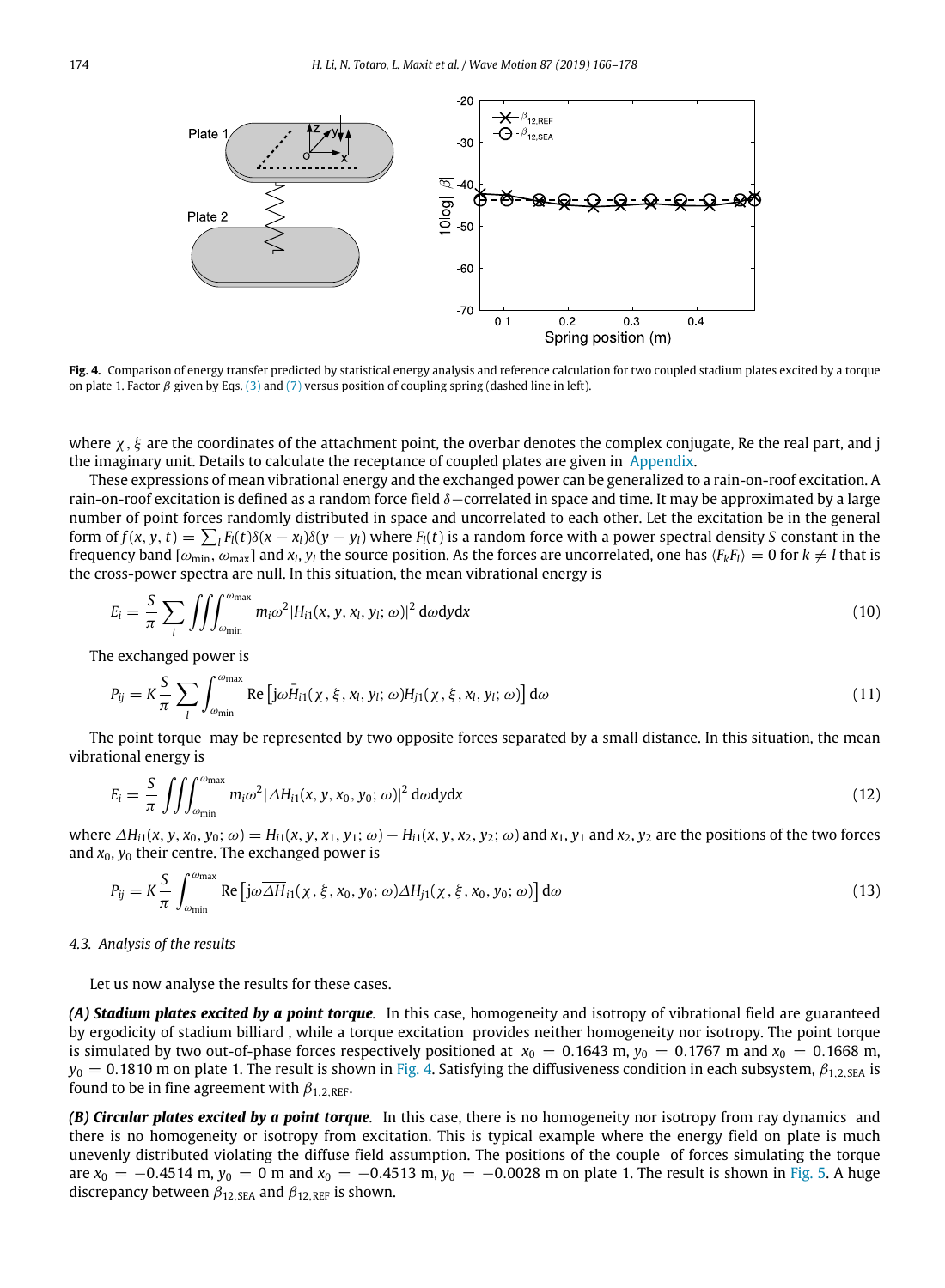

<span id="page-9-0"></span>**Fig. 5.** Comparison of energy transfer predicted by statistical energy analysis and reference calculation for two coupled circular plates excited by a torque on plate 1. Factors  $\beta_{12,SEA}$  and  $\beta_{12,REF}$  given by Eqs. ([3](#page-1-3)) and [\(7\)](#page-7-3) versus position of coupling spring (dashed line in left).



<span id="page-9-1"></span>Fig. 6. Comparison of energy transfer predicted by statistical energy analysis and reference calculation for two coupled circular plates excited by a point force on plate 1. Factors  $\beta_{12,SEA}$  and  $\beta_{12,REF}$  given by Eqs. ([3](#page-1-3)) and [\(7\)](#page-7-3) versus position of coupling spring (dashed line in left).

*(C) Circular plates excited by a point force.* In this case, isotropy of vibrational field is guaranteed by point force excitation. However, neither structure nor excitation implies homogeneity. Diffuse field is not established in each plate. [Fig.](#page-9-1) [6](#page-9-1) shows the result for the point force position  $x_0 = 0.16926$  m,  $y_0 = 0$  m on plate 1. It is observed that there is a significative discrepancy between statistical energy analysis and reference calculation but less than the previous case.

*(D) Circular plates excited by a rain-on-roof force field.* In this case, homogeneity and isotropy of vibrational field are guaranteed by homogeneity and isotropy of rain-on-roof excitation, while the circular plate has neither of the two properties. To simulate the rain-on-roof excitation, 100 force positions are chosen at random on plate 1. The result in [Fig.](#page-10-2) [7](#page-10-2) shows that the prediction of statistical energy analysis and reference calculation are moderately in agreement. The reason for a moderate agreement is that despite plate 1 is applied with rain-on-roof excitation, the excitation on plate 2 caused by spring is always equivalent to a point force. Therefore the diffusiveness condition is not totally guaranteed on plate 2.

*(E) Rectangular plates excited by a point force.* In this case, homogeneity and isotropy of vibrational field are guaranteed by homogeneity of rectangular plate and isotropy of point force excitation. The result is shown in [Fig.](#page-10-1) [8](#page-10-1) for the point force position  $x_0 = 0.8$  m,  $y_0 = 0.56$  m on plate 1. It is observed that the prediction of statistical energy analysis and reference calculation are again in fine agreement.

#### **5. Conclusion**

In this paper, we have highlighted that in statistical energy analysis, the coupling power proportionality is valid if and only if a diffuse field is established in all subsystems. In particular, we have shown that the conditions of reverberation that is low damping and high number of resonant modes are generally not enough to ensure the validity of statistical energy analysis. The other assumptions, weak and conservative couplings and wide-band, uncorrelated random sources, have not been discussed in this text but their importance has been underlined by many authors.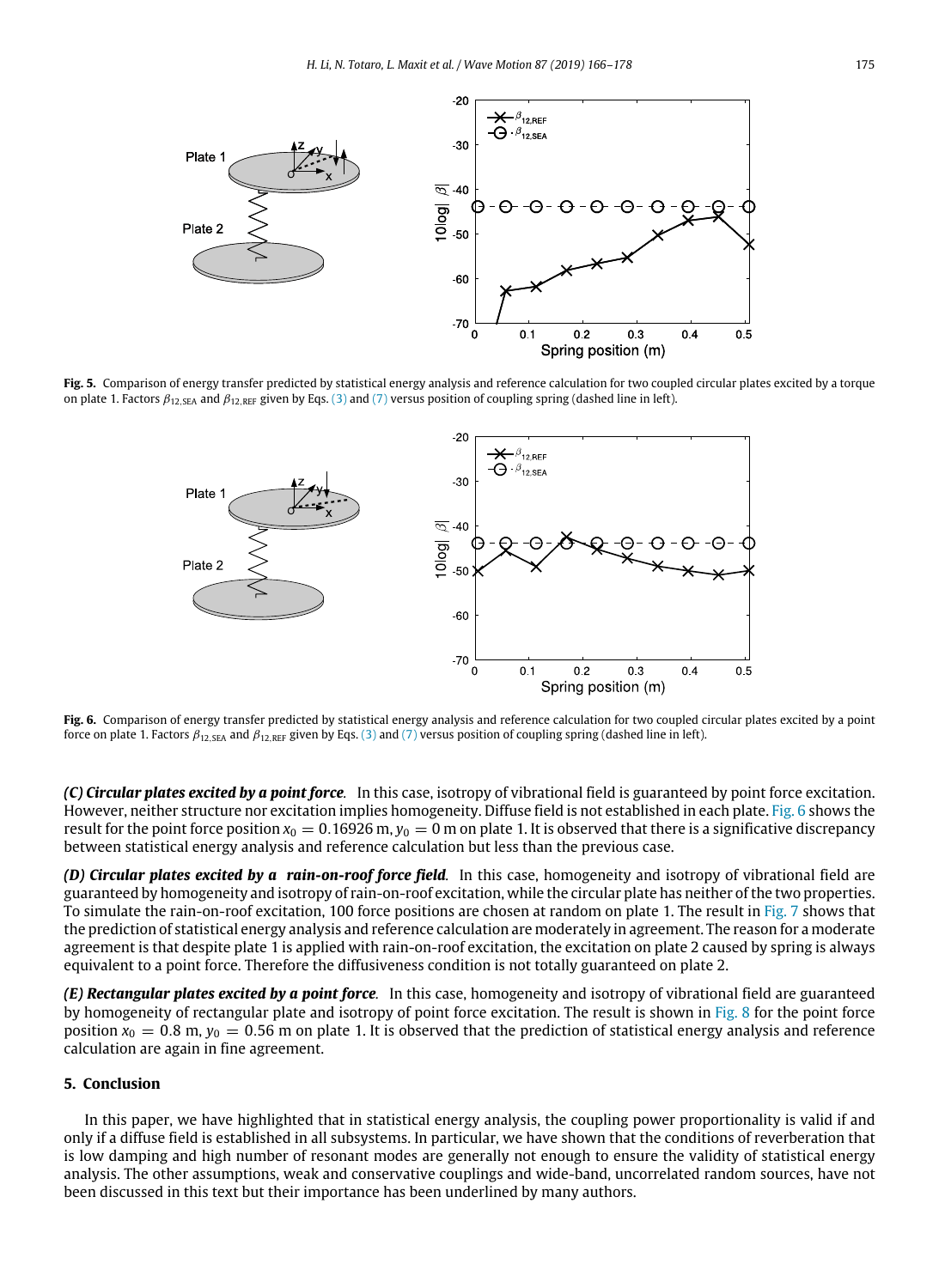

<span id="page-10-2"></span>Fig. 7. Comparison of energy transfer predicted by statistical energy analysis and reference calculation for two coupled circular plates excited by a rainon-the-roof force on plate 1. Factors  $\beta_{12}$  SEA and  $\beta_{12}$  REF given by Eqs. ([3\)](#page-1-3) and [\(7](#page-7-3)) versus position of coupling spring (dashed line in left).



<span id="page-10-1"></span>**Fig. 8.** Comparison of energy transfer predicted by statistical energy analysis and reference calculation for two coupled rectangular plates excited by a point force on plate 1. Factors  $\beta_{12,SE}$  and  $\beta_{12,REF}$  given by Eqs. ([3](#page-1-3)) and ([7\)](#page-7-3) versus position of coupling spring (dashed line in left).

Diffusiveness of sound and vibration, that is homogeneity and isotropy of vibrational field, may result from two different causes. The geometrical properties of the domain may impose either homogeneity, isotropy, or both in case of ergodic billiards. This means that even if the source is a point excitation with strong directivity (like the torque considered in the examples), the resulting vibrational field will be diffuse in an ergodic billiard and therefore statistical energy analysis will apply successfully. The stadium plate presented in this paper is a good example. But the nature of sources plays a dual role and may also impose homogeneity when many point sources of same power cover the domain, or isotropy when directivity of sources is uniform. Diffusiveness of vibration and therefore applicability of statistical energy analysis may be obtained with rain-on-the-roof excitations even for non ergodic billiards as it has been observed on the circular plate.

## **Acknowledgements**

The authors would like to thank Professor G. Tanner for the fruitful discussions we had on ray dynamics in billiards and for his valuable suggestions during the preparation of the manuscript.

This work was supported by the CNRS and Labex CeLyA of Université de Lyon, operated by the French National Research Agency, France (ANR-10-LABX-0060/ANR-11-IDEX-0007). This support is greatly appreciated.

### **Appendix**

<span id="page-10-0"></span>This appendix presents the calculation of receptance  $H(\mathbf{r}, \mathbf{s}; \omega)$  where  $\mathbf{r} = (x, y)$  is the receiver position and  $\mathbf{s} = (x_0, y_0)$ the source position. Details to obtain receptance of single plates of Section [3](#page-2-0) and receptance of coupled plates of Section [4](#page-6-0) are given respectively as follows.

**Single plate**. For a single plate, on which a harmonic force  $F$ exp( $j\omega t$ ) is applied at point **s**, the equation of motion of plate is

<span id="page-10-3"></span>
$$
-m\omega^2 v + j\omega c v + D\Delta^2 v = F\delta_{\mathbf{s}}\tag{14}
$$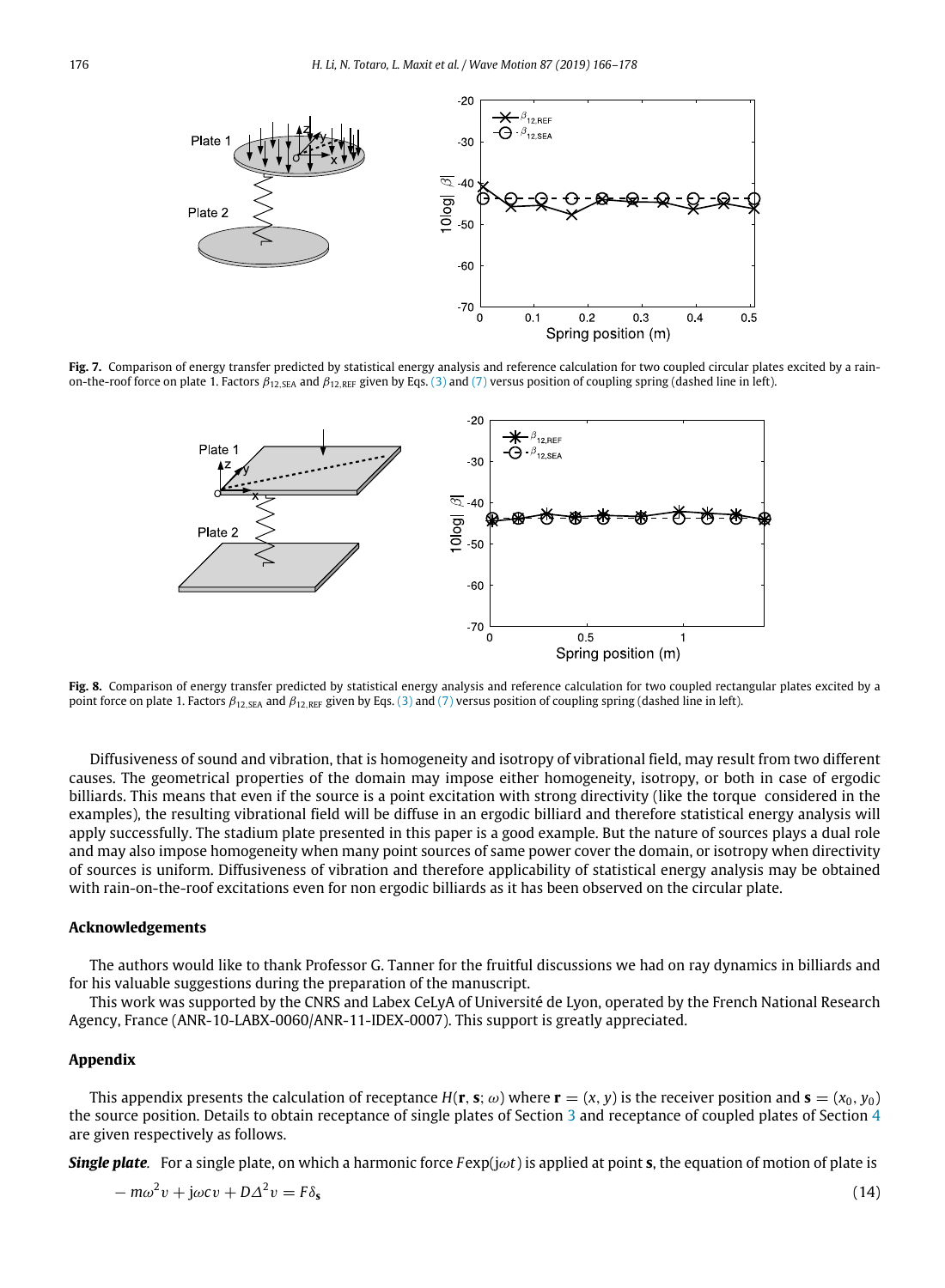where v is the transverse displacement of the plate, *m* the mass per unit area, *c* the viscous damping coefficient and *D* the bending stiffness. ∆<sup>2</sup> denotes the bi-Laplacian operator and δ**<sup>s</sup>** the Dirac distribution centred on **s**.

Let  $\psi_n$  be the *n*th free mode (no resonator, no damping) of the plate and  $\omega_n$  the eigenfrequency. The modes are orthogonal and conventionally normalized by ∫ ψ*n*(**r**)ψ*m*(**r**)**dr** = δ*nm* where δ*mn* is the Kronecker symbol. Since dissipation in Eq. ([14](#page-10-3)) is modelled by a viscous damping coefficient proportional to the mass density, the displacement field  $v(\mathbf{r})$  of the damped plate may be developed in the series of the undamped modes

<span id="page-11-0"></span>
$$
v(\mathbf{r}) = \sum_{n} A_n \psi_n(\mathbf{r})
$$
\n(15)

By substituting Eq. ([15](#page-11-0)) into the equation of motion [\(14\)](#page-10-3) and by using the orthogonality property of normalized modes,  $v(\mathbf{r})$  could be expressed as

$$
v(\mathbf{r}) = \sum_{n} \frac{F\psi_n(\mathbf{s})\psi_n(\mathbf{r})}{m(\omega_n^2 + \mathbf{j}\Delta\omega - \omega^2)}
$$
(16)

where  $\Delta = c/m$  is the half-power bandwidth. If a damping loss factor  $\eta$  is preferred then  $\Delta = \eta \omega_n$ .

The receptance of the plate is  $H(\mathbf{r}, \mathbf{s}; w) = v(\mathbf{r})$ , where a unit force  $F = 1$  has been substituted. Thus, the expression of the receptance is obtained as

$$
H(\mathbf{r}, \mathbf{s}; w) = \sum_{n} \frac{\psi_n(\mathbf{s})\psi_n(\mathbf{r})}{m(\omega_n^2 + j\Delta\omega - \omega^2)}
$$
(17)

**Coupled plates.** Let  $H_i(\mathbf{r}, \mathbf{s}; \omega)$  be the receptance of 2 plates coupled through springs of stiffness *K*. Each plate has its proper uncoupled receptance noted  $H_i(\mathbf{r}, \mathbf{s}; \omega)$ , which can be calculated by the previous method. Assuming that a harmonic point force *F*exp(jω*t*) is applied to plate *j* at point **s**, the displacement in plate *i* at point **r** is

<span id="page-11-2"></span>
$$
v_i(\mathbf{r}) = F\delta_{ij}H_i(\mathbf{r}, \mathbf{s}; \omega) + \sum_k R_{ik}H_i(\mathbf{r}, \mathbf{r}_{ik}; \omega)
$$
\n(18)

where  $R_{ik}$  represents the reaction applied by plate *k* onto plate *i* through the coupling spring at position  $\mathbf{r}_{ik}$ . The term  $\delta_{ii}$ means that the point load is applied only on plate *j*.

The reaction *Rik* is

<span id="page-11-1"></span>
$$
R_{ik} = K[v_k(\mathbf{r}_{ki}) - v_i(\mathbf{r}_{ik})]
$$
\n(19)

Then, by replacing Eq. [\(19](#page-11-1)) into Eq. [\(18\)](#page-11-2) and taking  $F = 1$ , the receptance  $H_{ii}(\mathbf{r}, \mathbf{s}; \omega)$  of the plate *i* in the coupled system is

<span id="page-11-3"></span>
$$
H_{ij}(\mathbf{r}, \mathbf{s}; \omega) = \delta_{ij} H_i(\mathbf{r}, \mathbf{s}; \omega) + \sum_{k} K[v_k(\mathbf{r}_{ki}) - v_i(\mathbf{r}_{ik})] H_i(\mathbf{r}, \mathbf{r}_{ik}; \omega)
$$
\n(20)

By substituting  $\mathbf{r} = \mathbf{r}_{i,k}$  into Eq. ([20](#page-11-3)), one obtains a set of linear equations on the unknowns  $v_i(\mathbf{r}_{i,k})$ . The set of linear equations is

$$
v_i(\mathbf{r}_{ik}) = \delta_{ij} H_i(\mathbf{r}_{ik}, \mathbf{s}; \omega) + \sum_{k'} K[v_{k'}(\mathbf{r}_{k'i}) - v_i(\mathbf{r}_{ik'})] H_i(\mathbf{r}_{ik}, \mathbf{r}_{ik'}; \omega)
$$
\n(21)

For the calculation of two coupled plates, a unique spring is attached at **r**<sub>12</sub> on plate 1 and **r**<sub>21</sub> on plate 2. The excited plate is  $j=1$ . The two receptances  $H_{i1}(\mathbf{r},\mathbf{s};\omega)$  form a column vector  $\mathbf{H}=(H_{11},H_{21})^{\text{T}}$  given by

<span id="page-11-5"></span>
$$
H(r, s; \omega) = K \Psi(r) V + F(r)
$$
\n(22)

 $\mathbf{W} = (v_1(\mathbf{r}_{12}), v_2(\mathbf{r}_{21}))^T$ ,  $\mathbf{F}(\mathbf{r}) = (H_1(\mathbf{r}, \mathbf{s}; \omega), 0)^T$  and

$$
\Psi(\mathbf{r}) = \begin{bmatrix} -H_1(\mathbf{r}, \mathbf{r}_{12}; \omega) & H_1(\mathbf{r}, \mathbf{r}_{12}; \omega) \\ H_2(\mathbf{r}, \mathbf{r}_{21}; \omega) & -H_2(\mathbf{r}, \mathbf{r}_{21}; \omega) \end{bmatrix}
$$
(23)

The unknowns are determined by the system

<span id="page-11-4"></span>
$$
(\mathbf{I} + K\Phi)\mathbf{V} = \mathbf{F}_0 \tag{24}
$$

where **I** is the 2  $\times$  2 identity matrix and  $\mathbf{F}_0 = (H_1(\mathbf{r}_{12}, \mathbf{s}; \omega), 0)^T$ . The matrix  $\boldsymbol{\Phi}$  is

$$
\Phi(\mathbf{r}) = \begin{bmatrix} H_1(\mathbf{r}_{12}, \mathbf{r}_{12}; \omega) & -H_1(\mathbf{r}_{12}, \mathbf{r}_{12}; \omega) \\ -H_2(\mathbf{r}_{21}, \mathbf{r}_{21}; \omega) & H_2(\mathbf{r}_{21}, \mathbf{r}_{21}; \omega) \end{bmatrix}
$$
\n(25)

With the unknowns solved by Eq. [\(24\)](#page-11-4), the receptances can be determined by Eq. ([22](#page-11-5)) at all points **r** for any excitation point **s**.